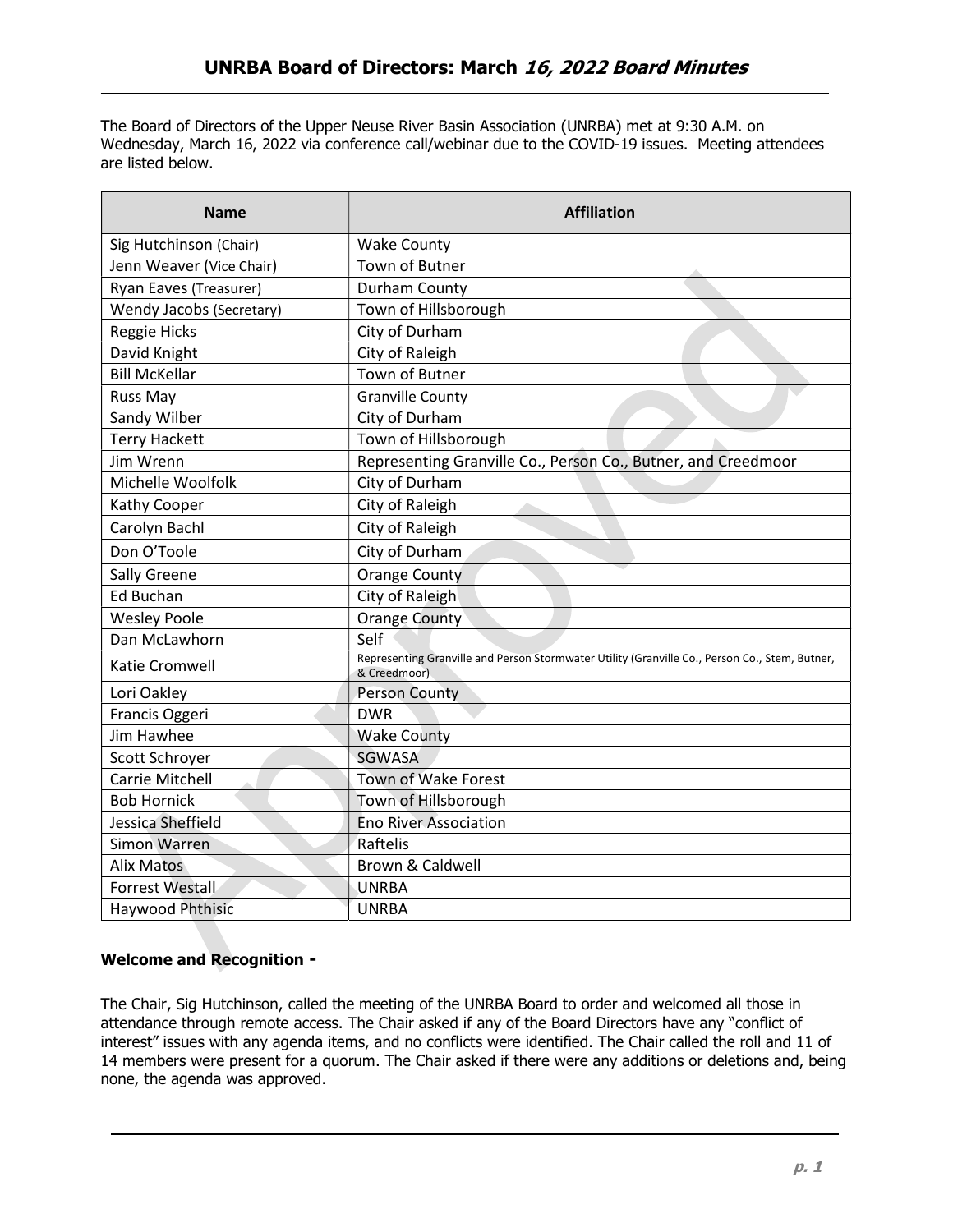## Action Items -

Approval of Minutes from January 19, 2022 Board Meeting - The Chair asked the Board if there were any edits or corrections to the draft minutes provided. Being none, Bill McKellar made the motion to approve the minutes as presented, seconded by Wendy Jacobs, and approved by the Board.

Treasurer's Report – Ryan Eaves presented the Treasurer's Report for the period ending February 28, 2022. The checking account balance at the close of the statement was \$636,712.15 and the savings account balance was \$572,526.00. Following review of the report, Jenn Weaver made the motion to approve the Treasurer's Report as presented, seconded by Bill McKellar, and approved by the Board.

Recommendation of FY 2022-23 Budget and Membership Fees – Forrest presented the recommended budget and membership fees for FY 2022-23. Forrest presented two budgets for the Board's consideration: the first budget was for a total amount of \$1,172,892 with \$40,000 for Communications Support Program; the second was for a total budget of \$1,192,892 with \$60,000 for the Communications Support Budget. Forrest noted that in the Path Forward Committee meeting in April the need for additional funding in support of communications would be necessary with the work that was forthcoming as the reexamination work begins once the modeling is complete. Following discussion, Bill McKellar made the motion to approve the recommended budget of \$1,192,892, seconded by Wendy Jacobs, and approved by the Board.

Surplus Property – Forrest reported the UNRBA has a boat that was used in the monitoring program. The boat is a 2015 Zodiac 310AL with an electric trolling motor (and batteries). The equipment is no longer of value to the organization. Following discussion, Wendy Jacobs made the motion to declare the equipment surplus, seconded by Bill McKellar, and approved by the Board.

Revised Engagement Letter for Dr. Martin Lebo - Dr, Martin Lebo previously contracted with the UNRBA through CEA and that company is in default. Dr. Lebo and his team are now working with WSP, Inc. Dr. Lebo was to assist and support the statistical evaluation of site-specific criteria in Falls Lake so his services are needed. Forrest asked the Board for authorization to cancel the agreement with CEA. Following discussion, Bill McKellar made the motion to authorize the Executive Director to notify CEA the agreement has been canceled and any outstanding balance will be paid once CEA clears its obligations, seconded by Jenn Weaver, and approved by the Board.

Approval of Revisions to UNRBA Bylaws, Part 1 – Forrest Westall reviewed the revisions to the UNRBA bylaws that were necessary to at the Town of Stem to the IAIA program. The wording "after the initial year" shall be removed from the UNRBA bylaws. Following discussion, Jenn Weaver made the motion to approve the bylaw revision as proposed, seconded by Russ May, and approved by roll call vote by the Board.

The Chair called for a motion to recess from the UNRBA Board, motion made by Russ May, seconded by Bill McKellar, and approved by the Board.

The Chair called the Compliance Group Committee (CGC) to order. The Town of Stem petitioned to join the IAIA program. Russ May made the motion to approve Stem into the IAIA program, seconded by Sally green, and approved by roll call vote by the Committee.

The next item for the CGC to consider is the reporting date for submittal of annual report. Each member is required to report its progress annually. Each member will submit its annual report to DWR and the UNRBA by September 30<sup>th</sup>. The UNRBA would then submits its report to DWR by November 30<sup>th</sup>. Following discuss, Jenn Weaver made the motion to approve the dates as presented, seconded by Bill McKellar, and approved by the Committee.

Addition of Hydrilla Removal as Practice for IAIA Program was discussed by the CGC. The practice will reduce and control the amount of hydrilla that grows in water ways. Following discussion, Sally Green made